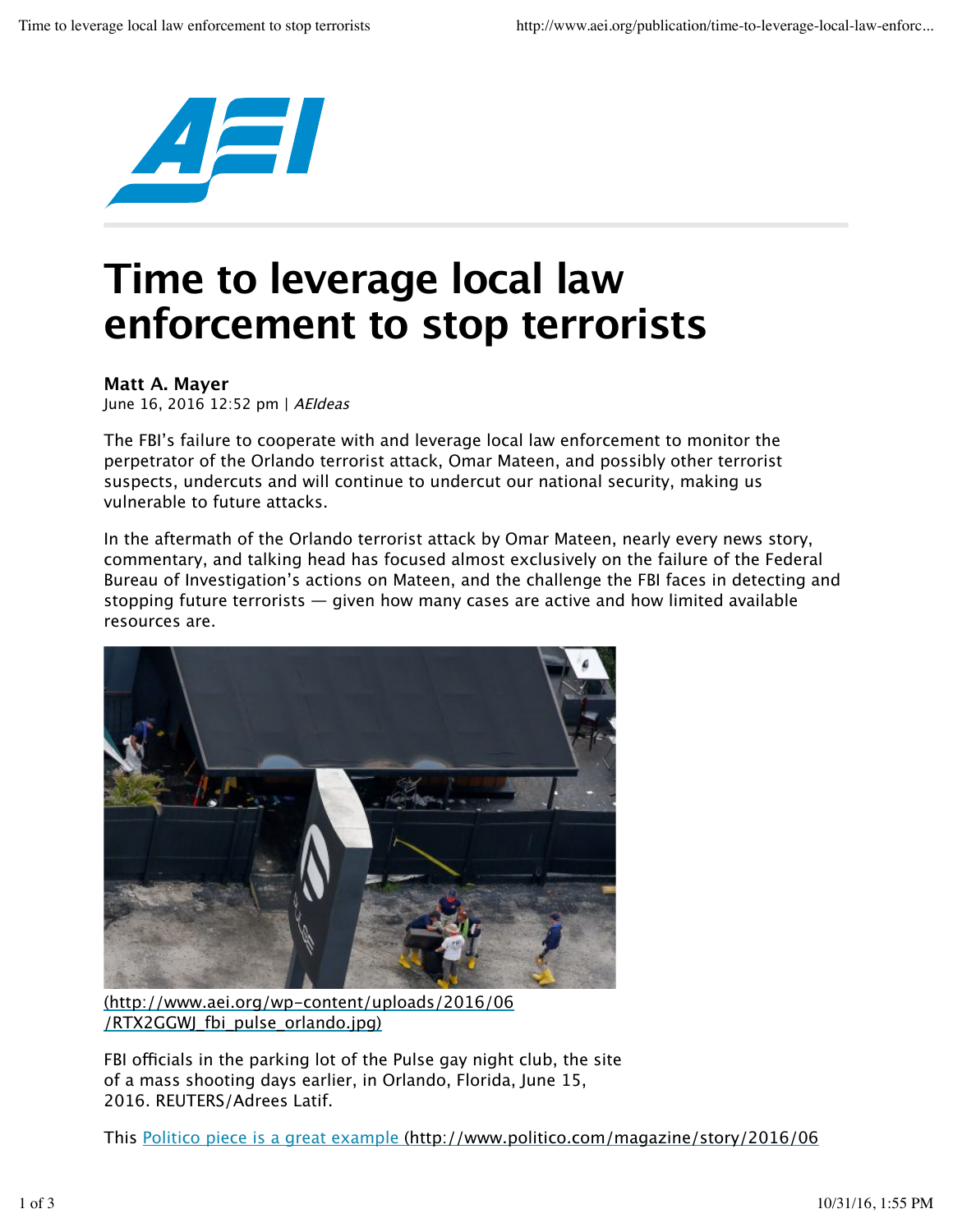/orlando-terror-fbi-surveillance-gap-213967), as it spends roughly 3,000 words on the issue and only once notes the role of local law enforcement: FBI Director's James Comey's request for help on surveillance (http://www.cnn.com/2015/05/28/politics /fbi-isis-local-law-enforcement/) in May 2015. The problem for the FBI is:

The FBI actually isn't big *enough* to tackle the new era of online radicalization and independent-acting lone wolves. It's not that the FBI didn't recognize Mateen as a threat; it's that there are too many people like Mateen and Tsarnaev and Hasan across America today for the FBI to track them all—leaving the vast majority of people who the FBI suspects might harbor terrorist aspirations to go about their daily lives without any regular government surveillance.

Though I may have missed it, in the days since Mateen's deadly attack, I've not seen any mention of how the FBI worked with local law enforcement to investigate or monitor Mateen from 2013 to last Sunday morning. If the FBI failed to partner with local law enforcement, it would represent yet another case in which the FBI siloes information, which is disappointing fifteen years after the September 11 attack.

Nonetheless, my American Enterprise Institute report out today on why Enhanced Human Intelligence Is Key to Defeating Terrorists (https://www.aei.org/wp-content/uploads/2016/06/Human-Intelligence.pdf) aims to push reforms to our domestic national security apparatus.

I've not seen any mention of how the FBI worked with local law enforcement to investigate or monitor Mateen.

This piece is part of a homeland security series (http://www.aei.org/feature/homelandsecurity-reform-series/) focused on key reforms we can make to improve our nation's security.

As I state in the report:

We can overcome the increased use of encryption technology by terrorists and their increased presence in our cities by expanding our HUMINT capabilities. …

Through wise use of monitoring, surveillance, and undercover investigations, local law enforcement can overcome the obstacles encrypted technology presents. HUMINT techniques also will allow law enforcement to determine more quickly the intentions of individuals and groups, thereby freeing resources for use in cases which warrant more intensive investigation.

Federal terrorism funding from the US Department of Homeland Security should be used to fund these activities. With local law enforcement playing a more active role along with the FBI, our chances of detecting and stopping the next Orlando should improve.

**Learn more:** Enhanced Human Intelligence Is Key to Defeating Terrorists (http://www.aei.org/publication/enhanced-human-intelligence-is-key-to-defeating-terrorists/) | Giving states and localities a voice in Washington (http://www.aei.org/publication/giving-states-and-localities-a-voice-in-washington/) |